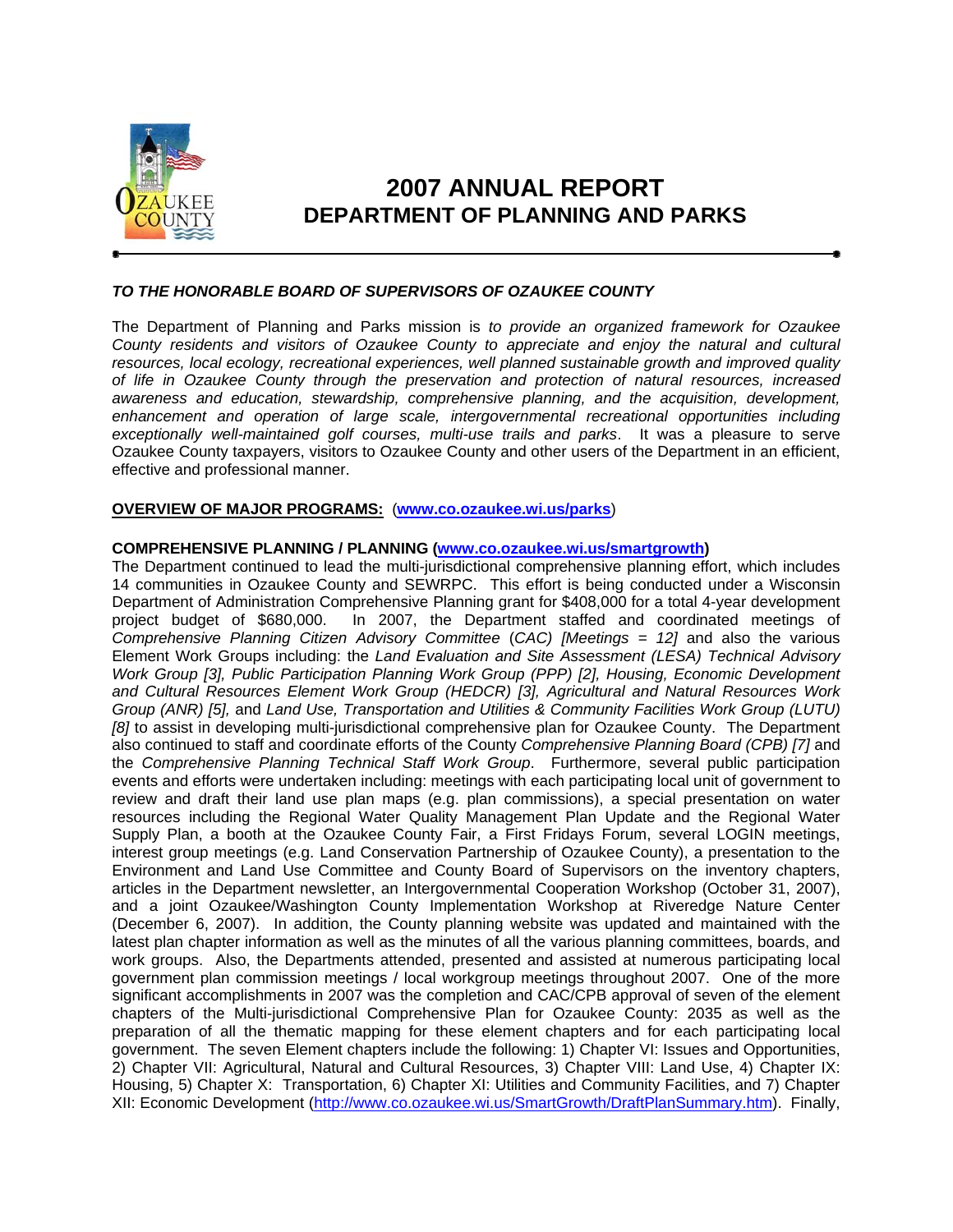the Department assisted in the development and mapping for the introduction and inventory chapters (I – V) for each of the participating local unit of government's comprehensive plan documents. The Environment and Land Use Committee reviewed and was an approving authority for two preliminary plats / certified survey maps for land divisions in 2007. Several other land divisions were reviewed for objecting authority or as advisory reviews in the cities and villages.

# **OZAUKEE COUNTY GOLF COURSES – MEE-KWON AND HAWTHORN HILLS**

The County's courses hosted 69,541 golfers this year. This is a decrease of 226 golfers from the 2006 season. The total revenue for both courses was \$1,637,642.58, an increase of \$19,068 compared to the 2006 season. Both golf courses opened March 26, 2007. Hawthorne Hills and Mee-Kwon Golf Courses stayed open until November 19 and November 26, 2007 respectively. The following illustrates the revenue and golfers from 1993 to 2007:



| <b>REVENUE</b> |                 |  |
|----------------|-----------------|--|
| 1993           | \$<br>1,015,000 |  |
| 1994           | \$<br>1,167,000 |  |
| 1995           | \$<br>1,118,000 |  |
| 1996           | \$<br>1,122,374 |  |
| 1997           | \$<br>1,294,794 |  |
| 1998           | \$<br>1,410,635 |  |
| 1999           | \$<br>1,524,159 |  |
| 2000           | \$<br>1,548,718 |  |
| 2001           | \$<br>1,591,597 |  |
| 2002           | \$<br>1,533,655 |  |
| 2003           | \$<br>1,587,470 |  |
| 2004           | \$<br>1,585,153 |  |
| 2005           | \$<br>1,742,190 |  |
| 2006           | \$<br>1,618,575 |  |
| 2007           | \$<br>1,637,643 |  |



| <b>GOLFERS</b> |        |
|----------------|--------|
| 1993           | 91,053 |
| 1994           | 93,815 |
| 1995           | 91,226 |
| 1996           | 76,886 |
| 1997           | 83,906 |
| 1998           | 86,869 |
| 1999           | 91,660 |
| 2000           | 86,690 |
| 2001           | 82,292 |
| 2002           | 77,281 |
| 2003           | 77,204 |
| 2004           | 73,776 |
| 2005           | 76,373 |
| 2006           | 69,767 |
| 2007           | 69,541 |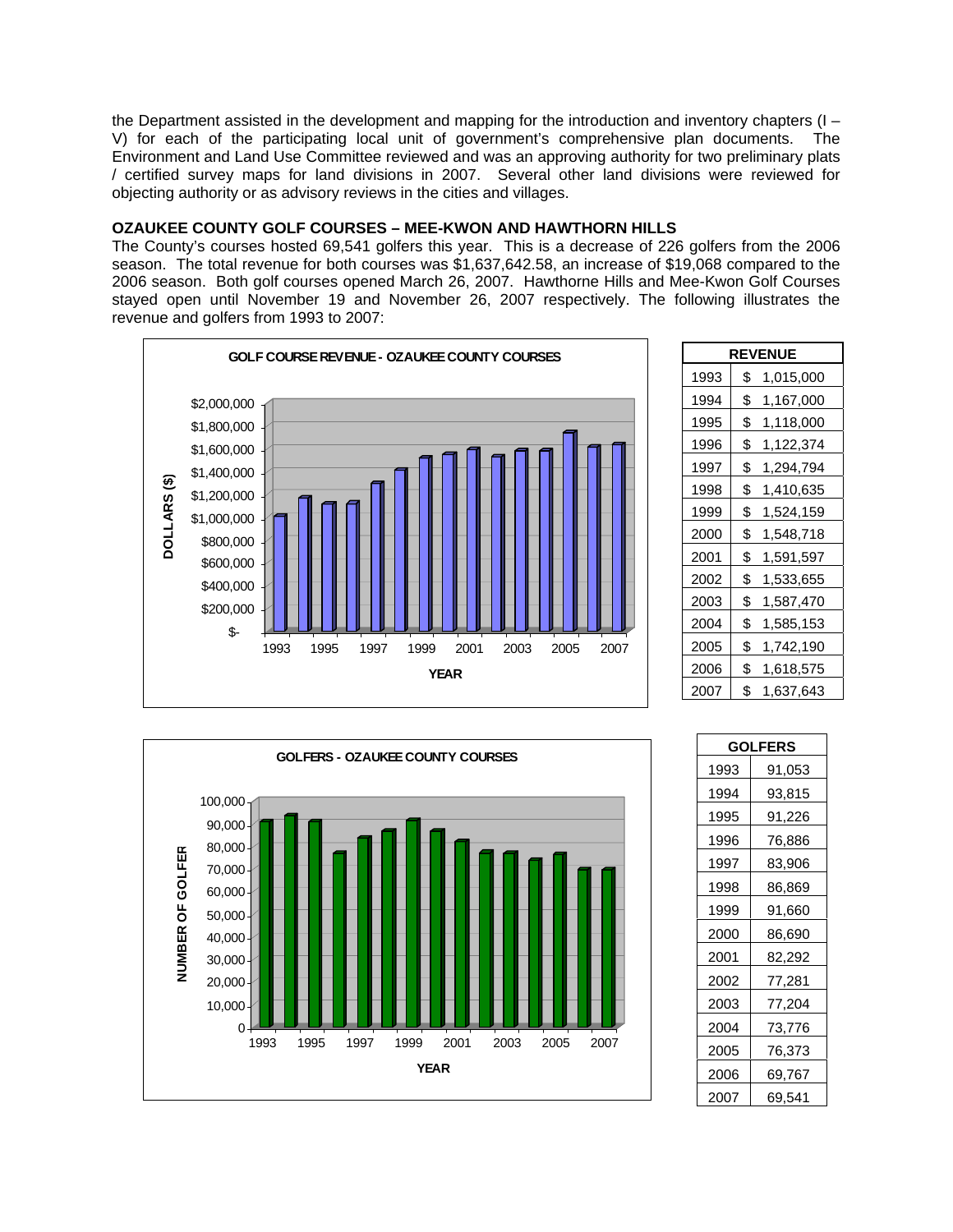## **GEOGRAPHIC INFORMATION SYSTEM (GIS) DEVELOPMENT**

Significant progress was made on three major GIS development projects; namely, 1) the modernization of all the shoreland, floodplain and wetland zoning maps, 2) updated Wisconsin Wetland Inventory (WWI) and 3) the Map Modernization project to update FEMA FIRM floodplain boundaries countywide. The modernization of the shoreland and floodplain zoning maps is being conducted under a contract with SEWRPC. The updated WWI is a collaborative effort with the WDNR and SEWRPC. The floodplain Map Modernization project is collaboration with the LIO, SEWRPC, WDNR, local governments and FEMA. The FEMA FIRM and Wisconsin Wetland Inventory projects were both completed in 2007. The floodplain maps for Ozaukee County were adopted by the Ozaukee County Board of Supervisors and are on posted on the County's website at: http://www.co.ozaukee.wi.us/landinfo/Floodplain/Index.htm. Several GIS data layers have been completed as part of the Comprehensive Plan for Ozaukee County: 2035. Work continued on the Historical Orthophotography project to convert historical aerial photographs into GIS data layers. Mile marker mapping was developed for the Ozaukee Interurban Trail and distributed to all local emergency management agencies. Staff assisted the Public Health Department in generating a water quality model for a sanitary survey / beach monitoring at the City of Port Washington North Beach. The sanitary survey and water quality modeling were published in early 2008.

## *OZAUKEE COUNTY PARKS, NATURAL AREAS / OPEN SPACE, AND TRAILS*  **HAWTHORN HILLS PARK / HERBERT H. PETERS YOUTH CAMP**

Ozaukee County youth groups reserved 27 weekends and 3 weekdays during the year. Revenue for 2007 equals \$1,850. Compared with 2006, reservations were down by 5 weekends and \$1,000 in 2007. Three reservations were cancelled and were not rescheduled.

# **LION'S DEN GORGE NATURE PRESERVE**

In 2007, the Department, in conjunction with the Highway Department, continued to implement the park master plan. The Department worked with several Eagle Scout volunteers to construct the following phase II projects: 1) several split rail fences at the top of the staircase and vista overlooking the Gorge and Lake Michigan and 2) two small bridges along *Bluff Trail* and *Trillium Trek* to span over a waterway/wetland. The Department also completed the necessary permitting with the WDNR, County, Town of Grafton and Ozaukee Washington Land Trust conservation easement for the construction of the phase II clear-span bridge over the side ravine through the Lion's Den Gorge to connect the *Bluff Trail* with the main trail network. Construction work by the Highway Department began at the end of 2007. The Department also worked to establish revised rules to expand the deer hunting season in 2007. Water quality monitoring and posting at the beach continued in 2007 as part of the BEACH Act. There were two advisories and one closure issued for Lion's Den Gorge Nature Preserve beach in 2007.

#### **OZAUKEE ICE CENTER / CARLSON PARK**

In 2007, there were discussions between Ozaukee County and the Ozaukee Ice Association about adding a second sheet of ice and taking over the facilities and land from Ozaukee County.

#### **TENDICK NATURE PARK**

The Tendick Nature Park shelter revenue was \$370 with 6 reservations in 2007. In this second year of operation, the revenue was up by \$130 with 3 additional reservations. Also, the Tendick family donated a gazebo for the park and the Department coordinated with the Highway Department to move and install the gazebo near the pond. Also, a matching handicapped accessible ramp was constructed. It is anticipated that the gazebo would be promoted for wedding reservations in 2008. In addition, 36 concrete tee pads (2 at each of the 18 holes) were added to the disc golf course in 2007.

#### **VIRMOND PARK**

Virmond Park had a total of 25 reservations and revenue of \$1,540. Compared to 2006, reservations were up by 1 with an associated revenue increase of \$20.00.

#### **WAUBEDONIA PARK**

In 2007, there were 27 reservations for the park with revenue of \$1,370. Camping permits revenue was an additional \$2,350.00 and the sale of firewood resulted in \$548.00 of revenue. Total revenue for Waubedonia Park was \$4,268, an \$837 decrease in revenue from 2006.